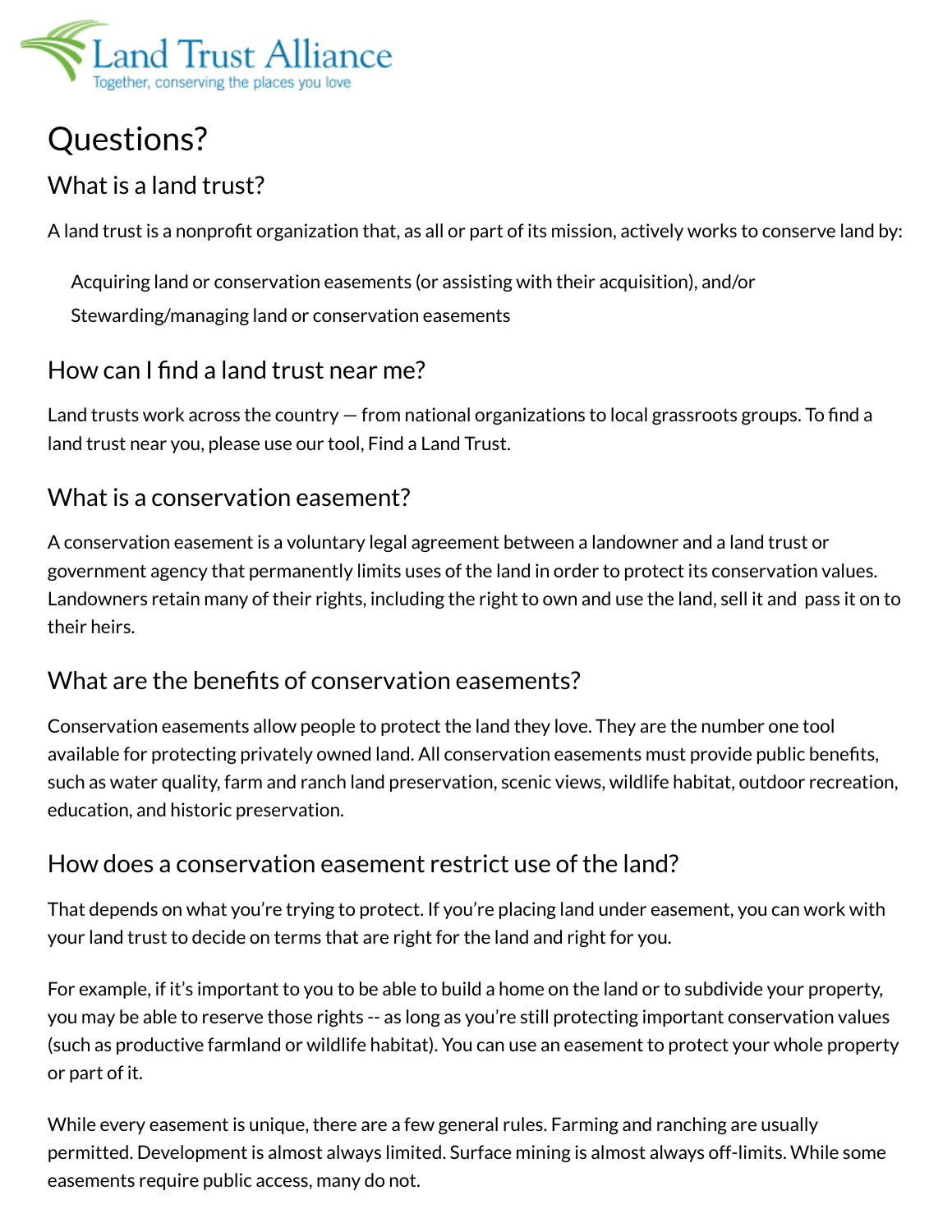# Can I sell a conservation easement?

Most conservation easements are donated. But if your land has very high conservation value, your land trust may be willing to raise funds to purchase an easement. In particular, a number of federal, state, and local programs provide funding to purchase easements on farm and ranch land.

#### Can a conservation easement reduce my income taxes?

A conservation easement donation can result in significant tax benefits, if it meets the requirements of federal law. It may lower your federal income tax, because you can claim the value of the easement as a tax-deductible charitable donation. It may also lower your state income tax, depending on your state laws. Learn more.

# Can a conservation easement help with estate planning?

Yes. Often, one of the biggest advantages of a conservation easement is that it helps you pass on your land to the next generation. A conservation easement helps you plan for the future of the land and it can significantly lower your estate taxes. Learn more.

# Are conservation easements permanent?

In most cases, yes. Most easements "run with the land," meaning that all not only the original owner but all owners that come after them are subject to the easement. A few conservation programs use temporary easements -- but only permanent conservation easements qualify for income and estate tax benefits.

# How much land is protected by conservation easements?

More every year! Conservation easements are becoming very popular, in part because of their flexibility working with landowners to achieve their goals. As of 2010, nearly 9 million acres in the United States were protected by state and local land trusts through conservation easements.

# How do I put a conservation easement on my land?

Start by talking with a land trust in your community. Get to know the land trust, to see if they are a good fit for your project. Talk to the land trust about the conservation values you want to protect and how you want to use the land. Be sure to talk with family members as you consider your conservation options. This is a big decision, so it's important to consult with your attorney and financial advisors, too.

# What is the role of the land trust?

It's the land trust's job to make sure that the restrictions described in the easement are actually carried out. To do this, the land trust monitors the property on a regular basis, typically once a year. The land trust will work with you and all future landowners to make sure that activities on the land are consistent with the easement. If necessary, the land trust is responsible for taking legal action to enforce the easement.